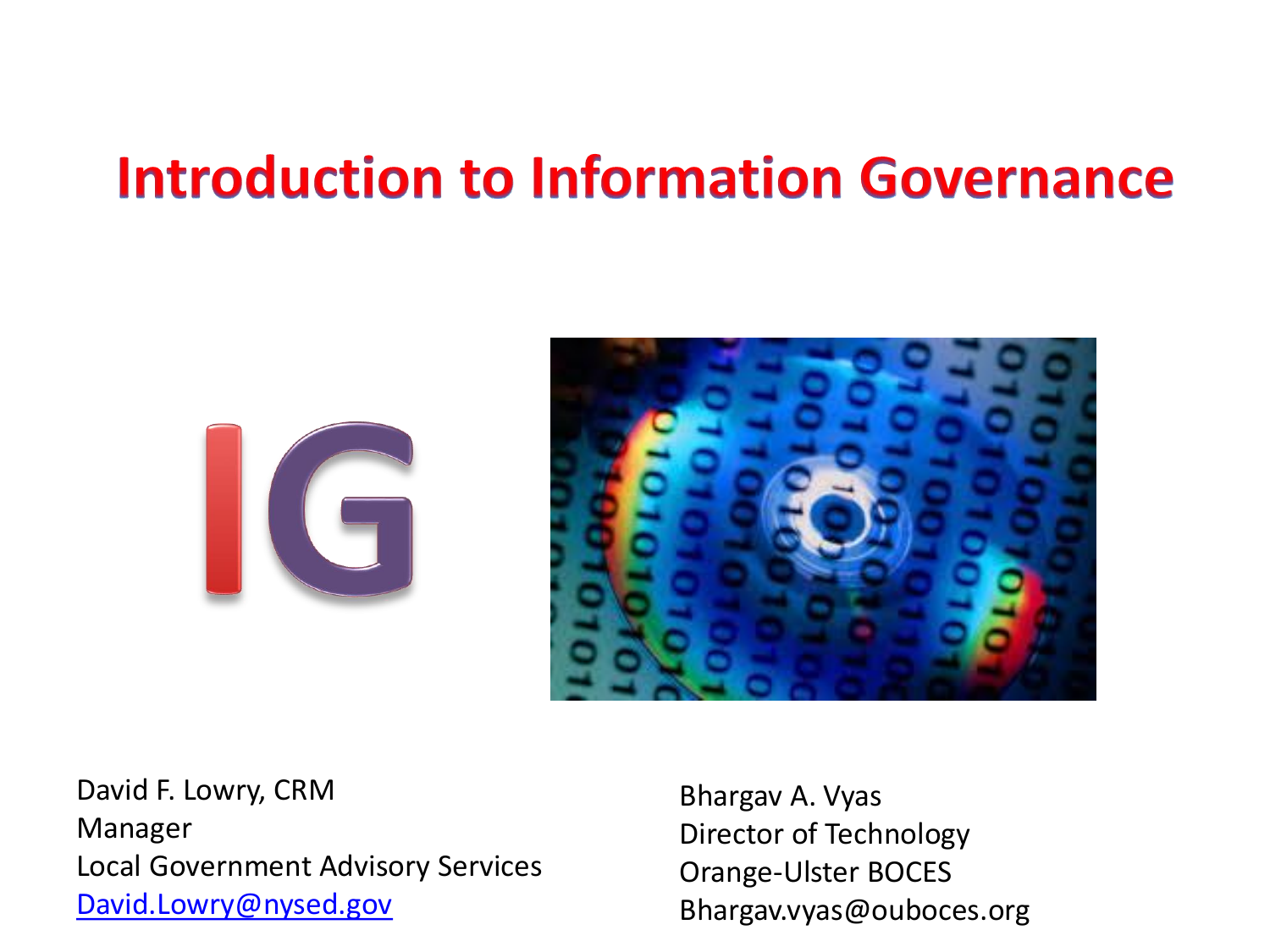## Drowning in Information

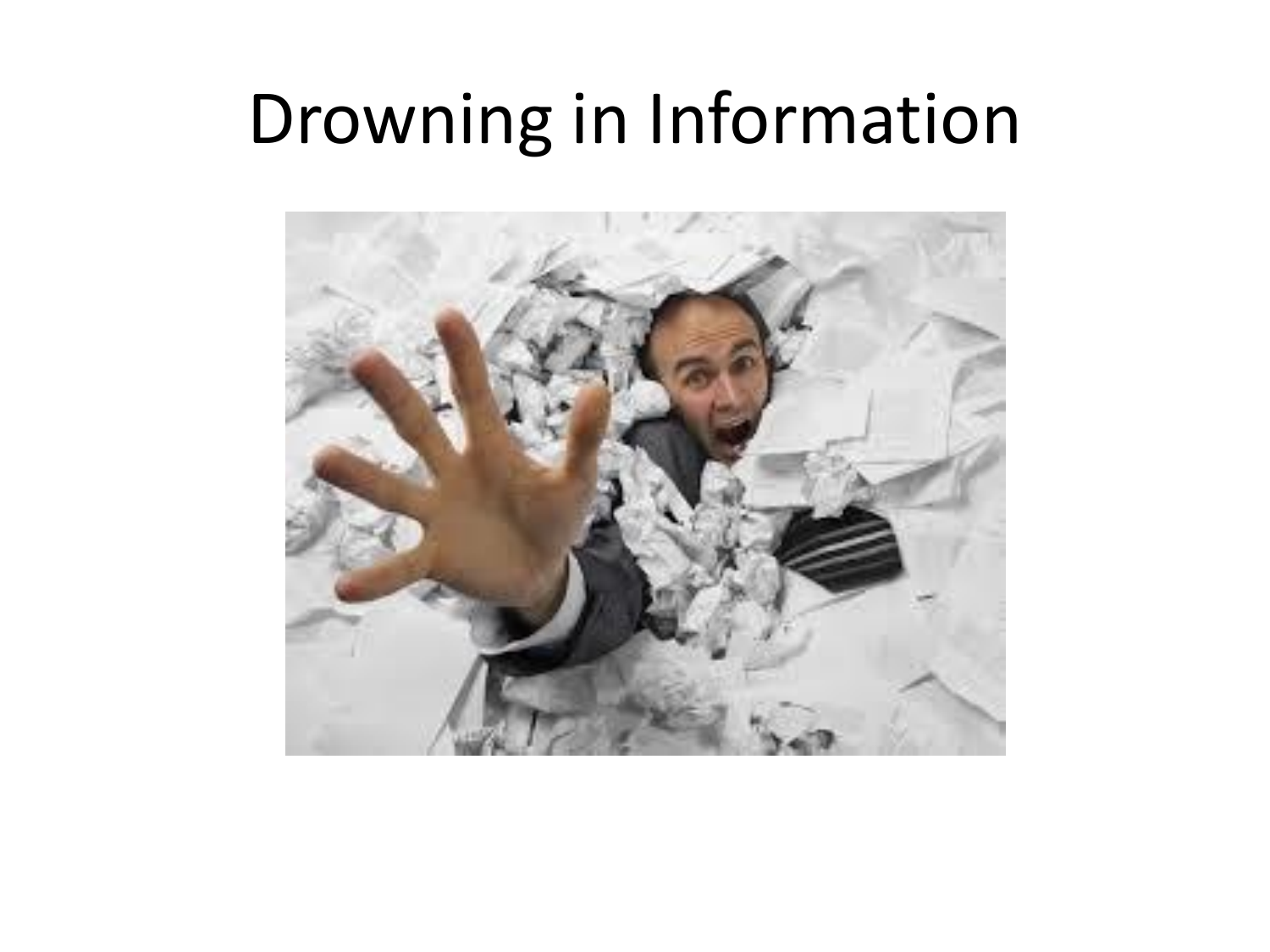## …and it's only gonna get worse

• 90% of existing data was created in the last two years!

• Every two days more information is generated than from the start of civilization to 2003!

• 69% of information in most organizations has no value to the organization.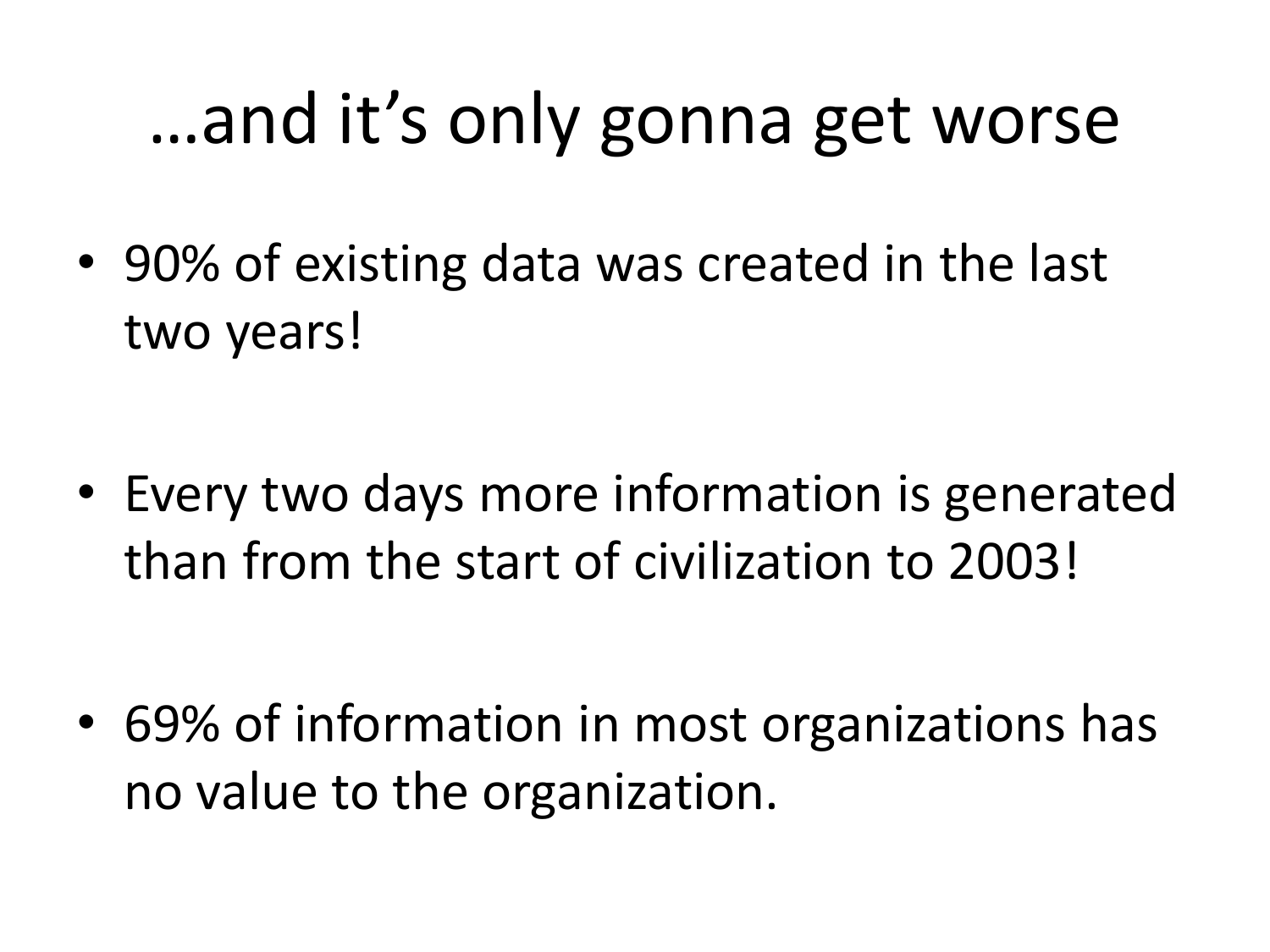# What is IG?

- IG is a strategic framework composed of standards, processes, roles and metrics, that hold organizations and individuals accountable to create, organize, secure, maintain, use and dispose of information in ways that align with and contribute to the organization's goals.
- IG is a sort of superdiscipline that encompasses a variety of key concepts from a variety of related disciplines.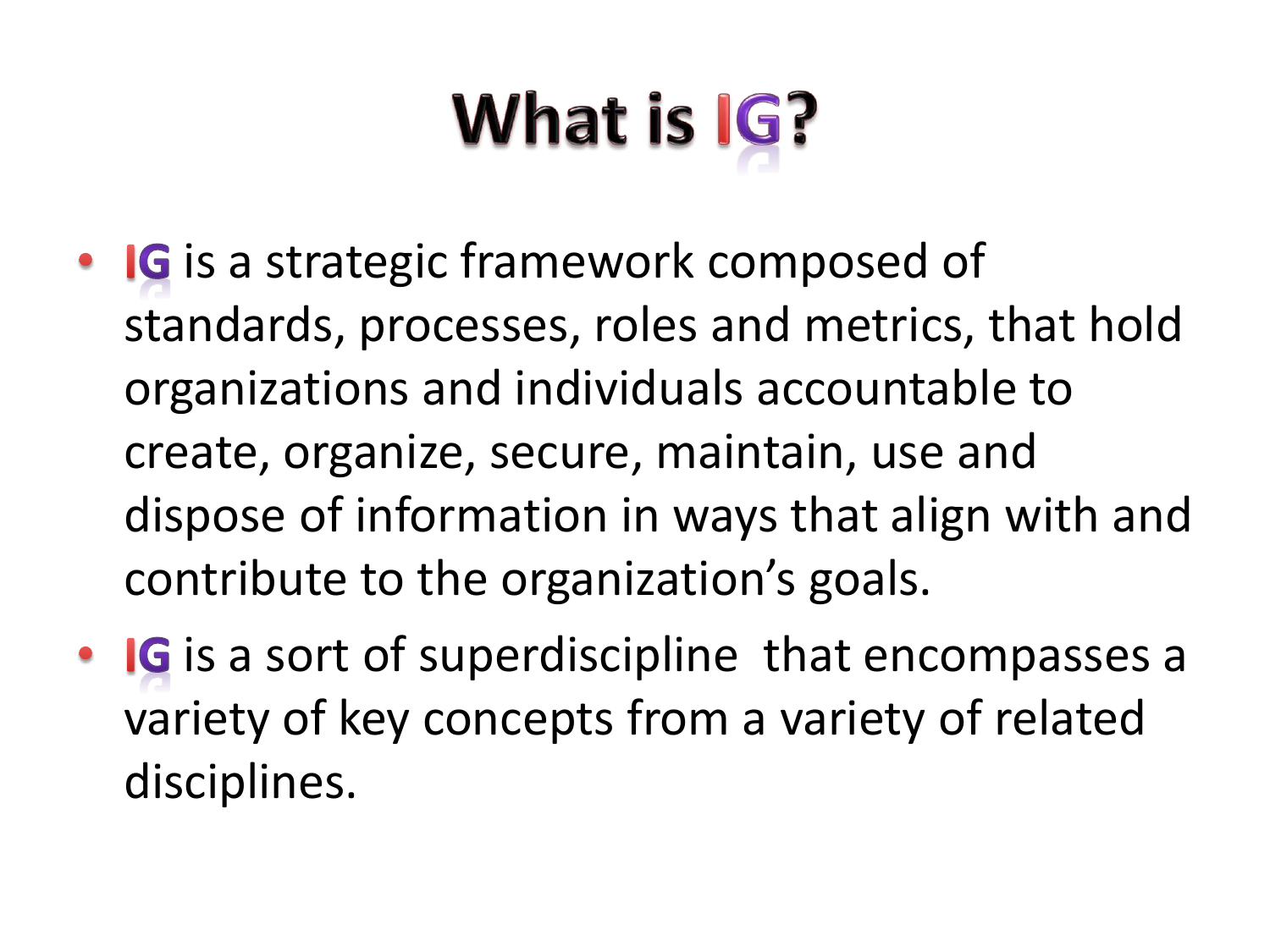## Under the **IG** Umbrella

- Records Management
- Information Technology
- Legal (litigation readiness)
- Disaster Preparedness
- Business Continuity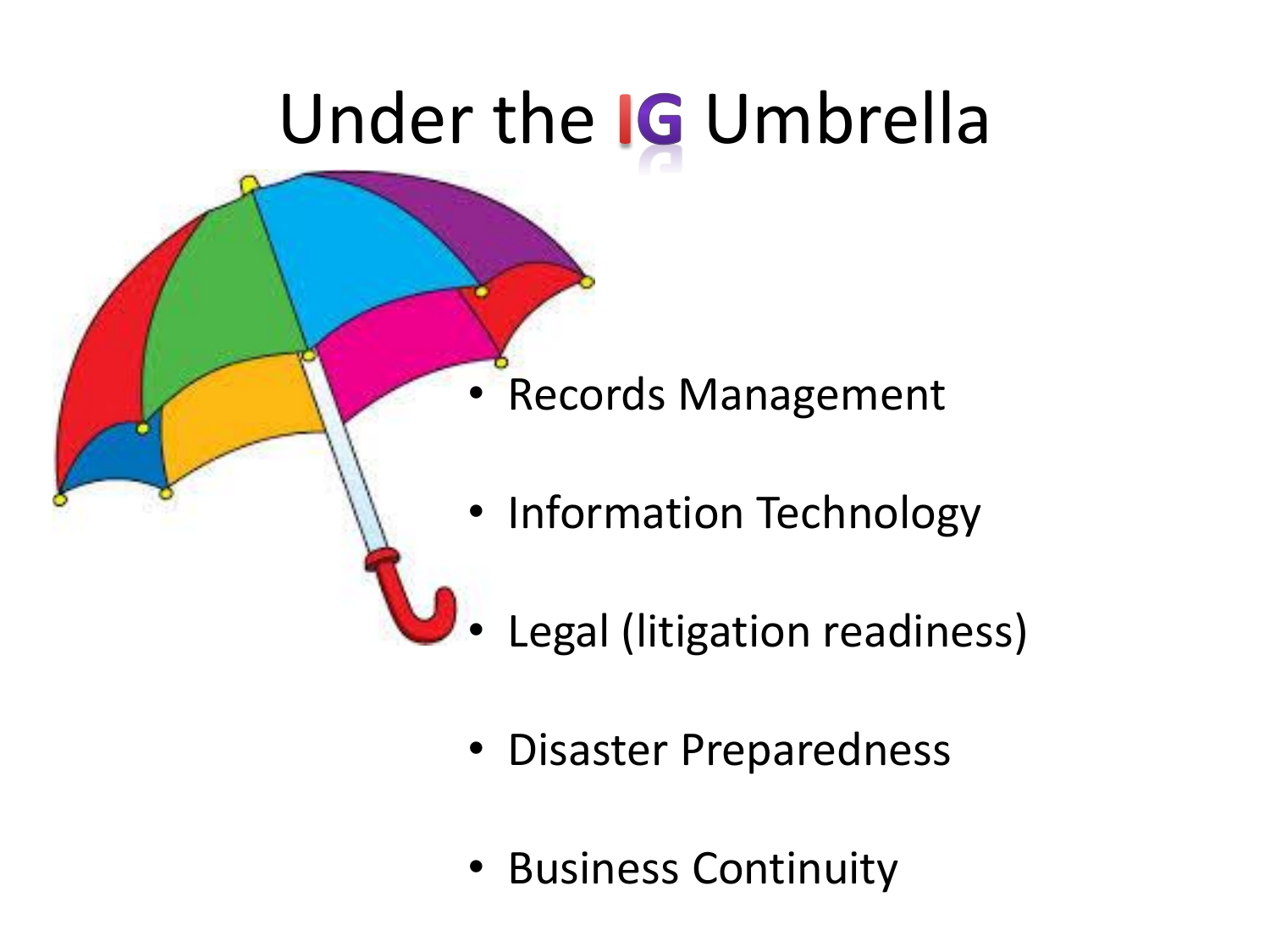## **Thinking IG**

- Data
- Compliance
- Security
- Archives
- Risk Management
- **e-Discovery**
- Decision Making
- Information Security

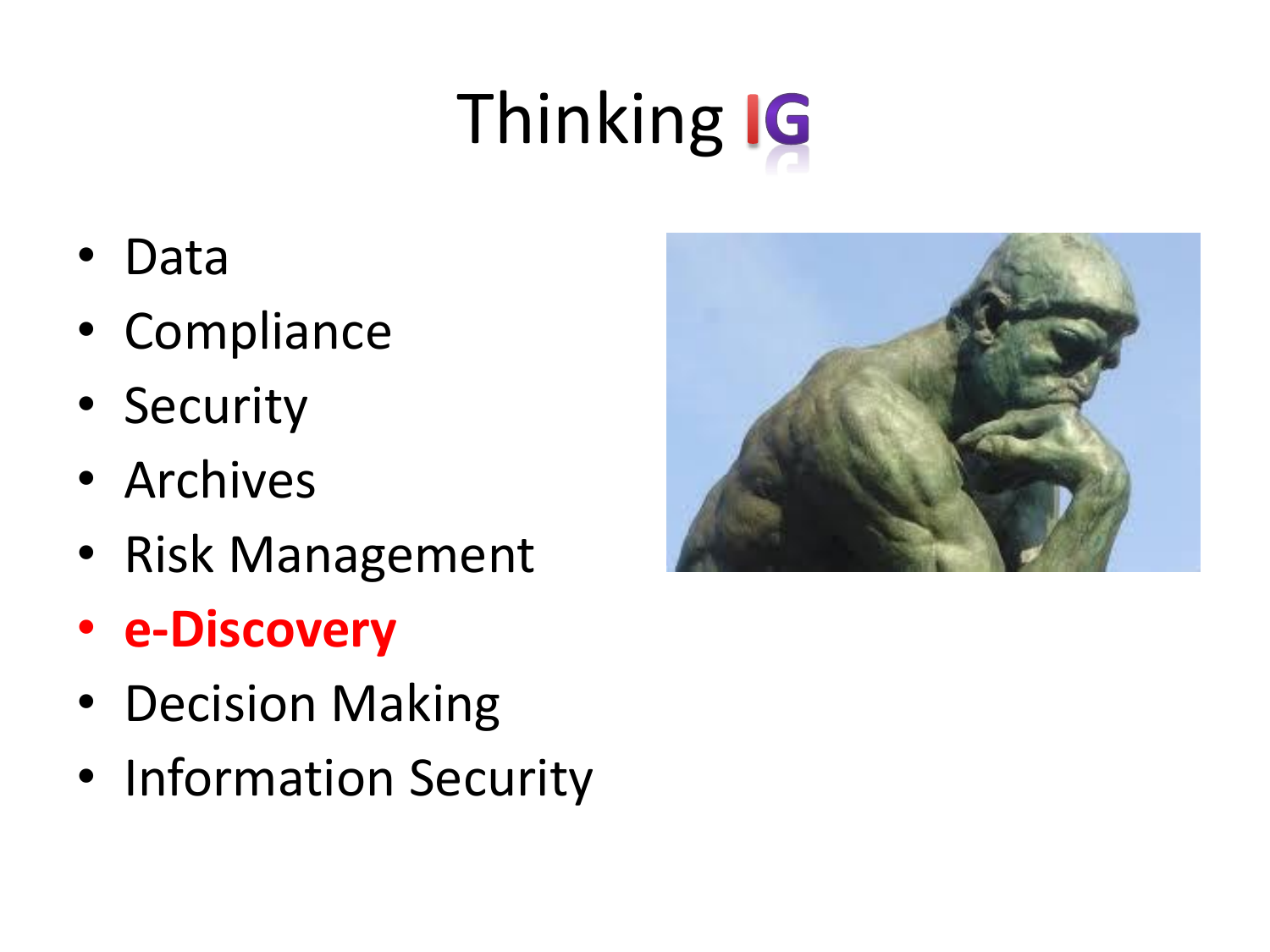

#### **Governance**

- Taking ownership
- Making decisions
- Setting rules

#### **Management**

- Acting on the decisions
- Executing the policies
- Enforcing the rules

- **IG** controls all information  $\bullet$
- RIM only some information – Usually 20%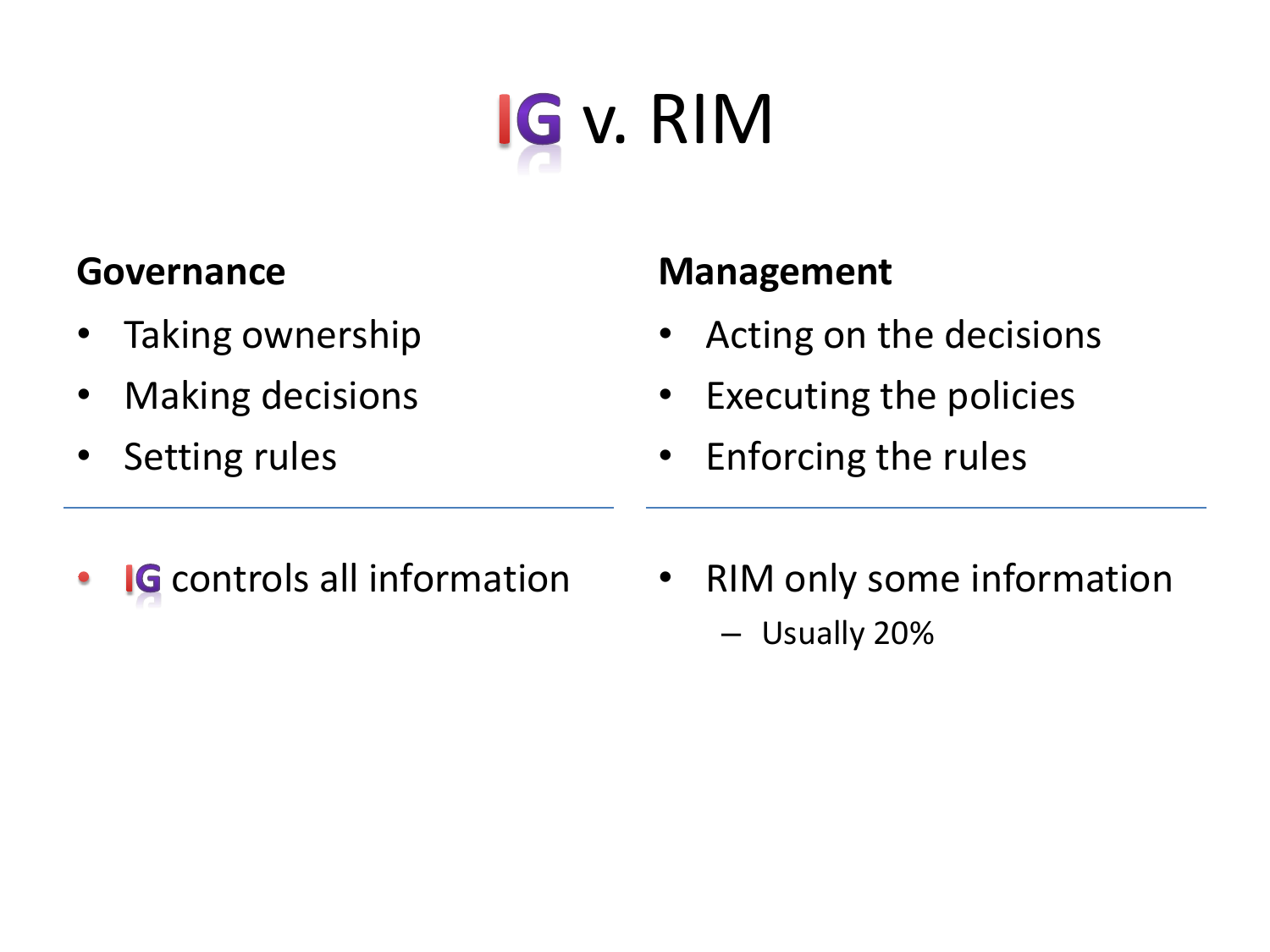# Why **IG**?

- 1. We can't keep everything forever
- 2. We can't throw everything away
- 3. E-discovery
- 4. Your employees are screaming for it!
- 5. It ain't gonna get any easier
- 6. The courts will come looking for IG
- 7. Manage Risk: IG is a big one
- 8. E-mail: Reason enough.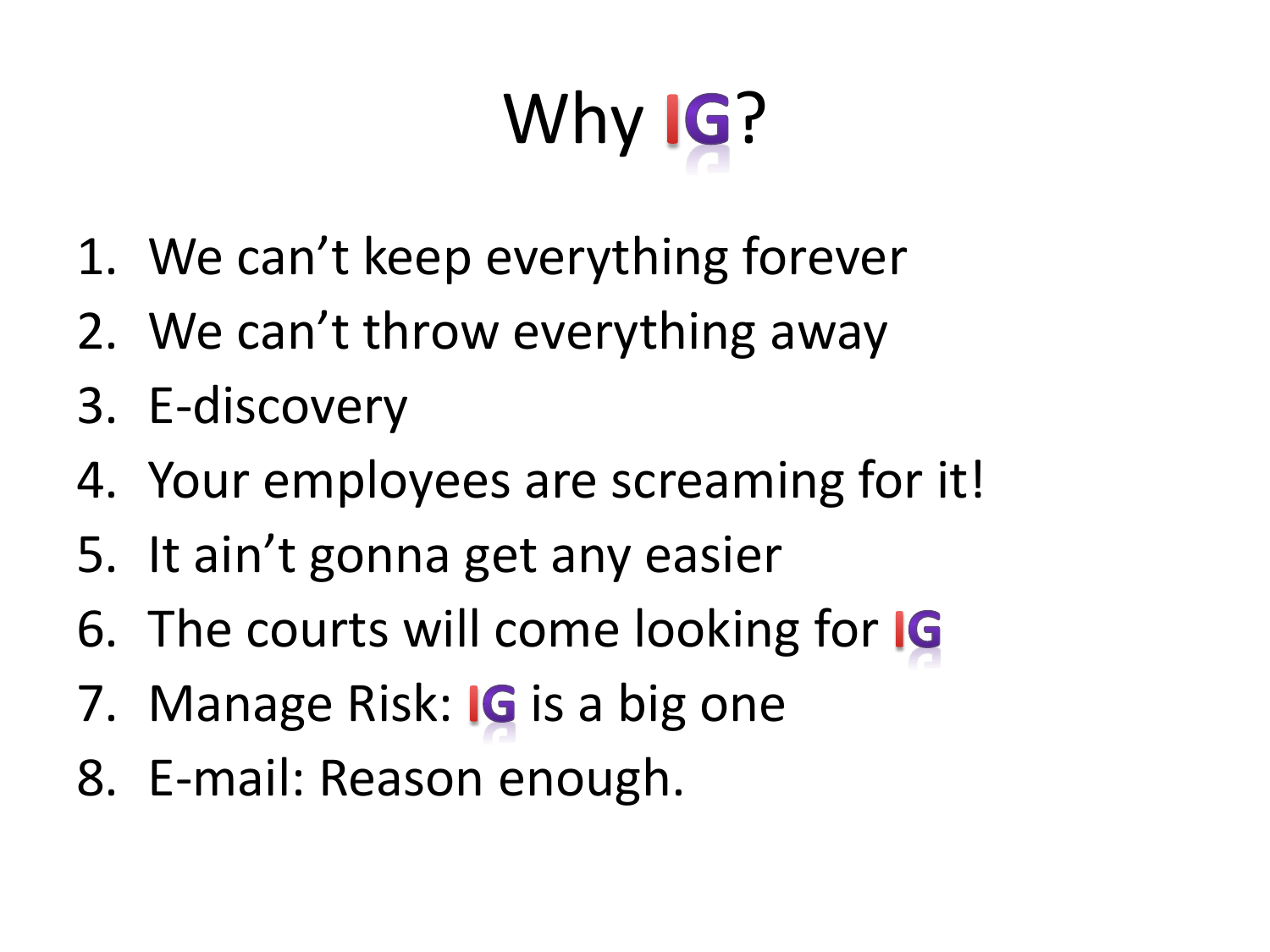# **Building IG**

- Data Remediation
	- Data you understand well enough to defensibly delete.
	- Data you understand well enough to retain.
	- Data you don't have enough information about to make a decision either way.
- Data Visibility
	- File name, metadata, full access, content analysis.
	- Risk v. cost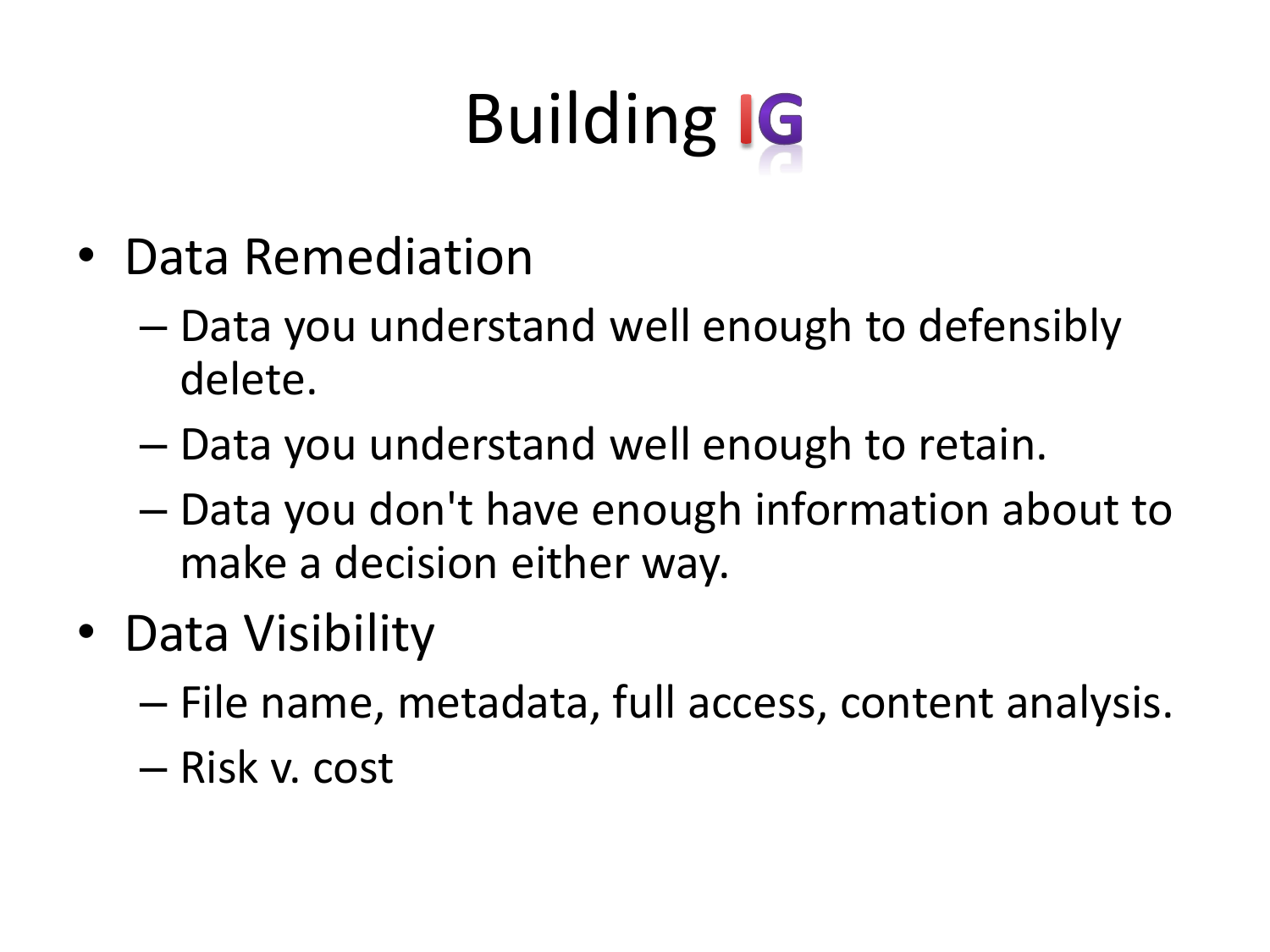## 10 Principles of **G** (1-5)

- 1. Executive sponsorship
- 2. Policy Development and Communication
- 3. Information integrity
- 4. Information organization and classification
- 5. Information security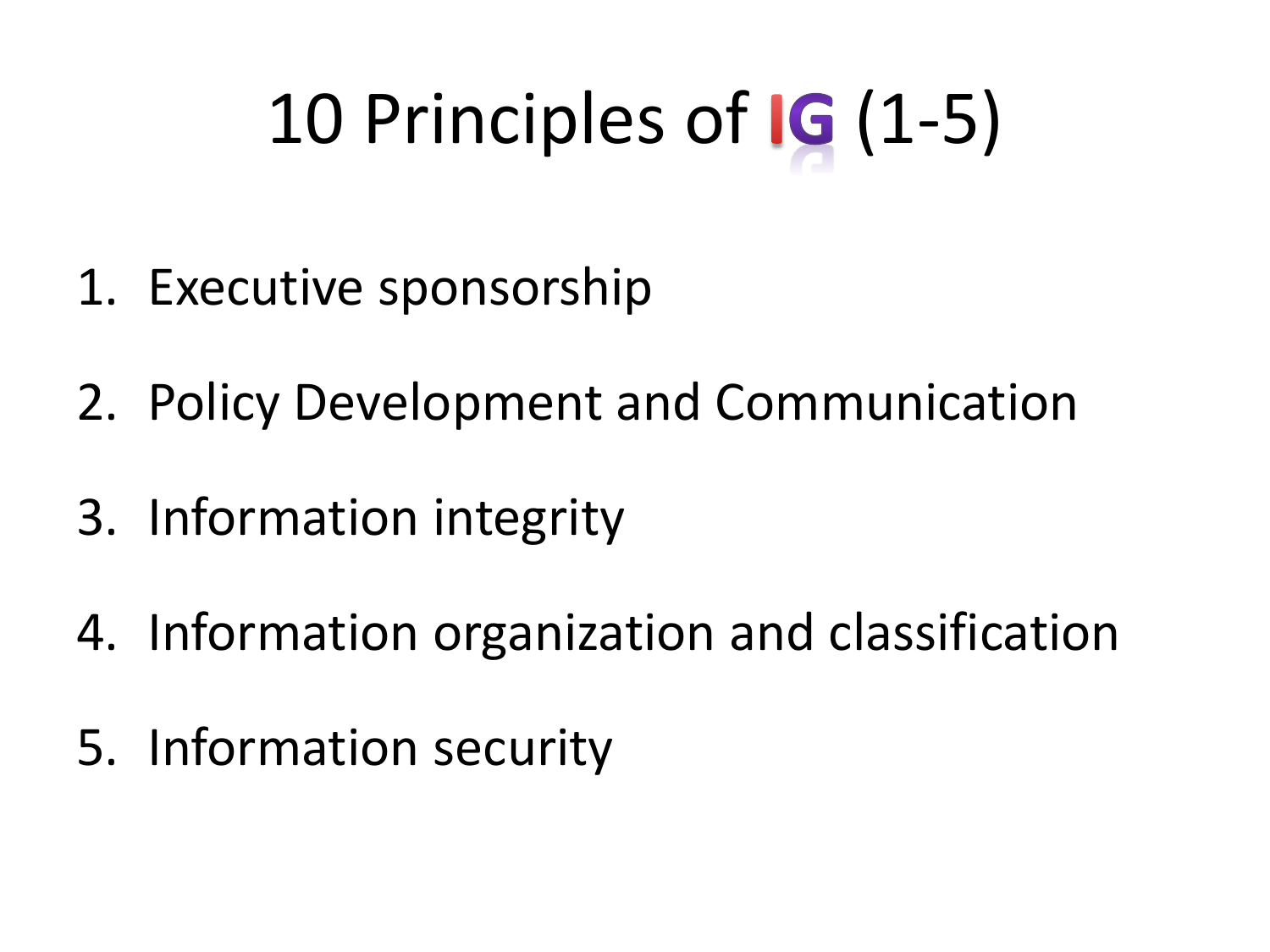## 10 Principles of IG (6-10)

- 6. Information accessibility
- 7. Information control
- 8. Monitoring and auditing
- 9. Stakeholder consultation

10.Continuous improvement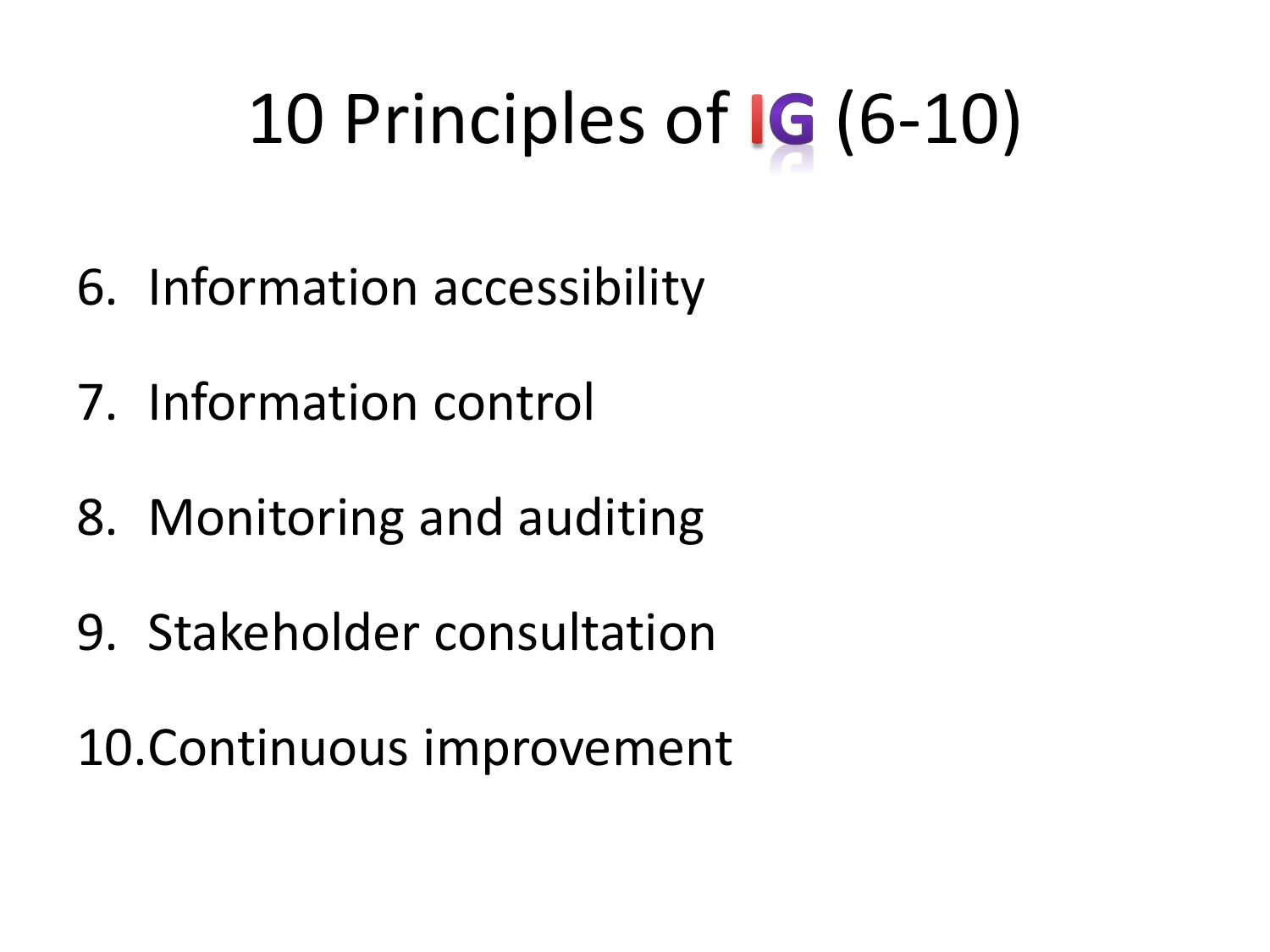## Putting Your Information to Work

- Big Data
- Analytics

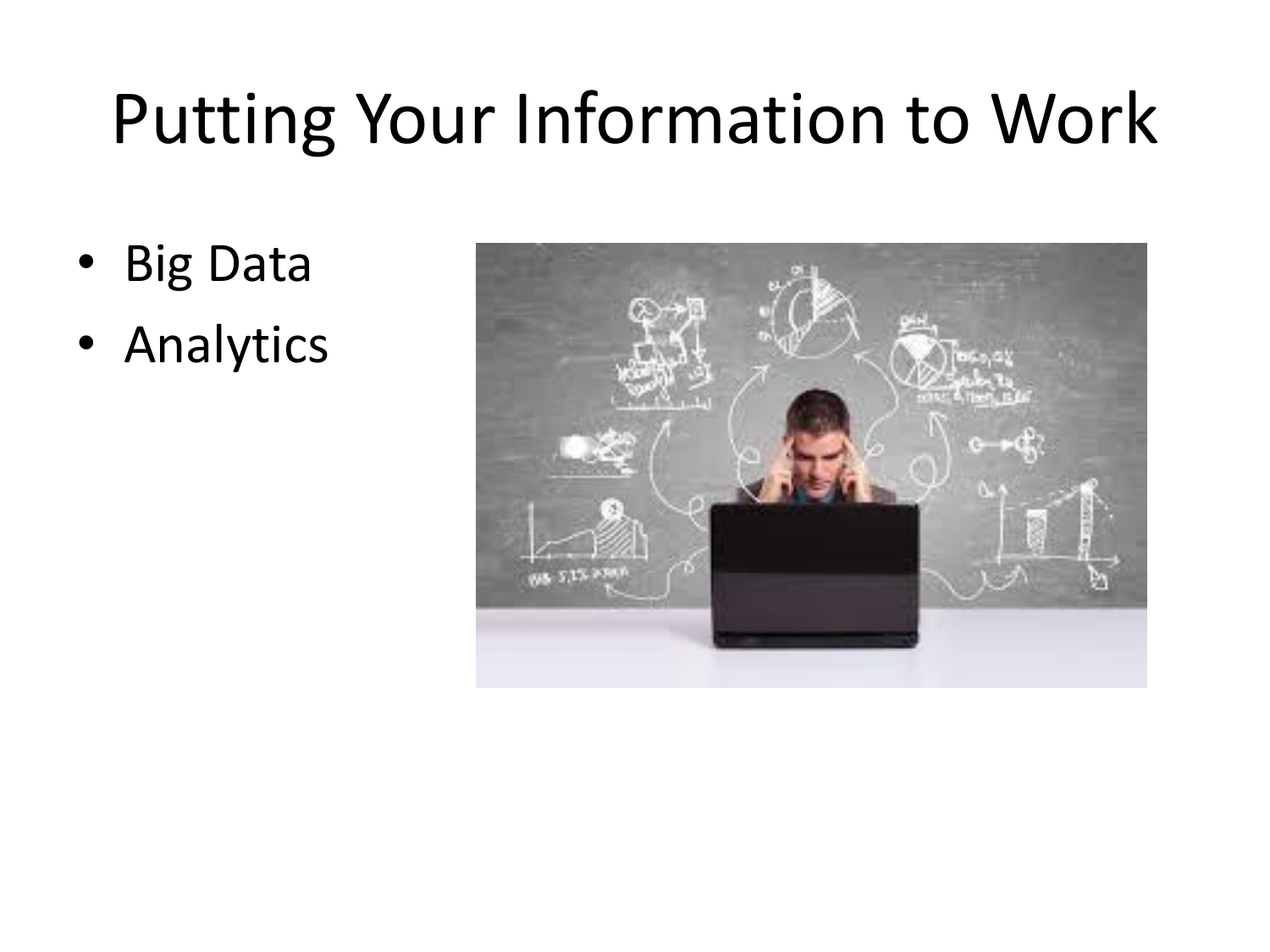#### **WHAT IS IT GOVERNANCE?**

IT governance determines how the IT  $\circ$ function manages demand, delivers value, and protects against risk. There are many people, processes, and technologies that play a role in keeping  $\Pi_{\cal C}$ unning..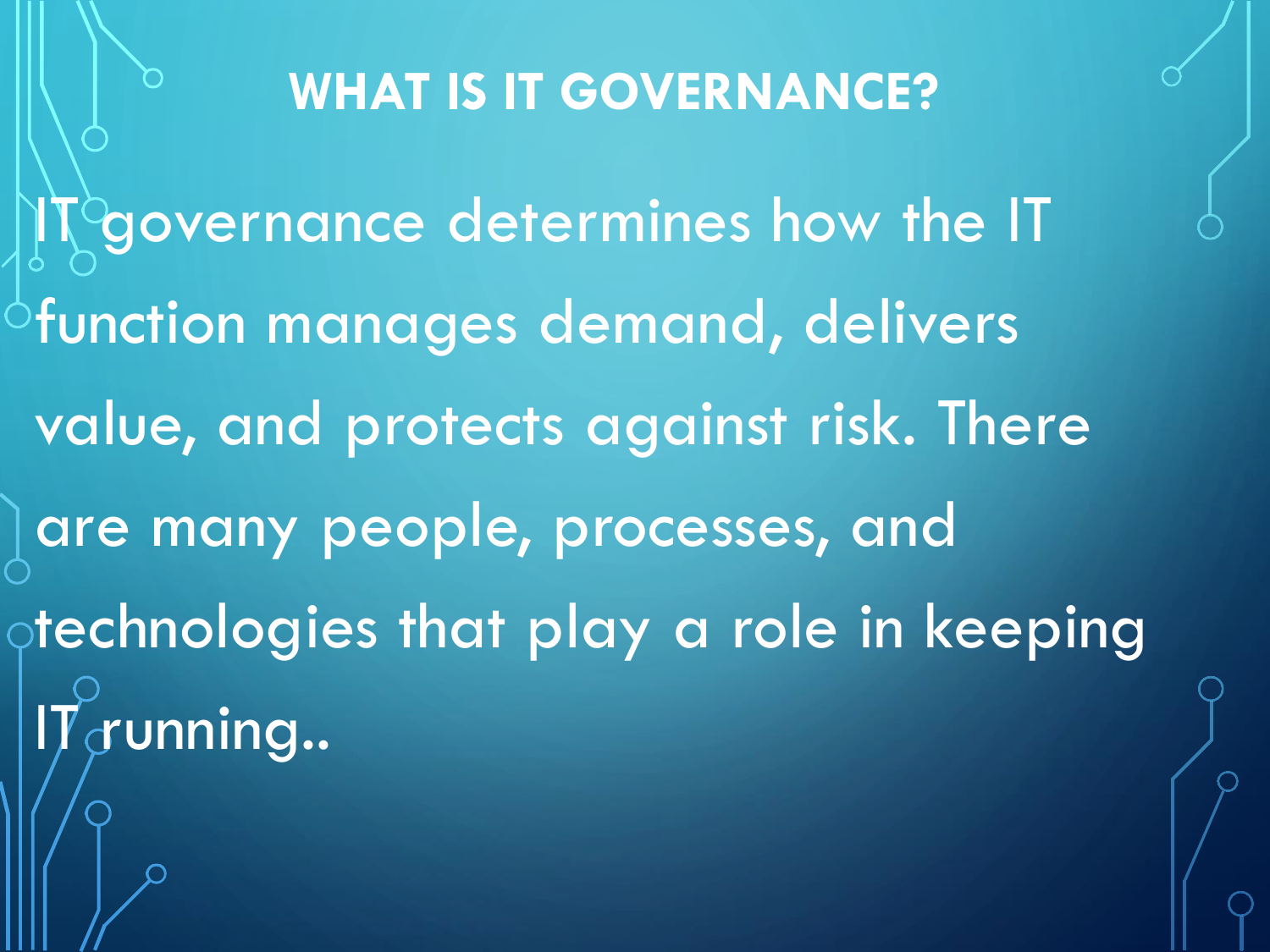#### **THE 5 DOMAINS OF IT GOVERNANCE**

**1. Framework for the Governance of Enterprise IT** Organizations need to implement an IT Governance framework which stays in continuous alignment with enterprise governance and the key drivers (both internal and external) directing the organization's strategic planning, goals and objectives.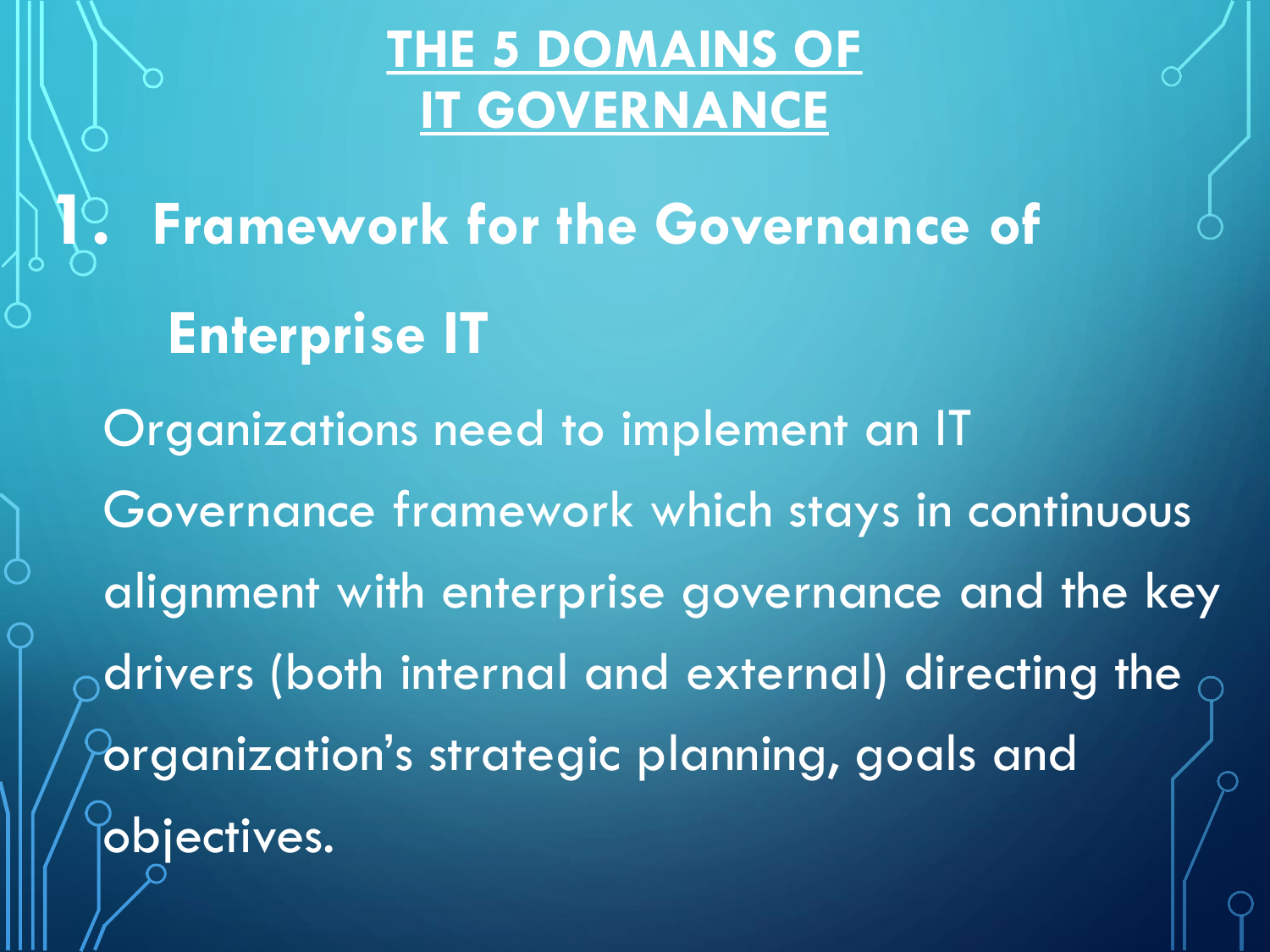**2. STRATEGIC MANAGEMENT** To be effective in enabling and supporting the achievement of business objectives, business strategy must drive IT strategy.

As such, the strategy of business and IT are intrinsically linked and efficient and effective business operations and growth relies on the proper alignment of the two.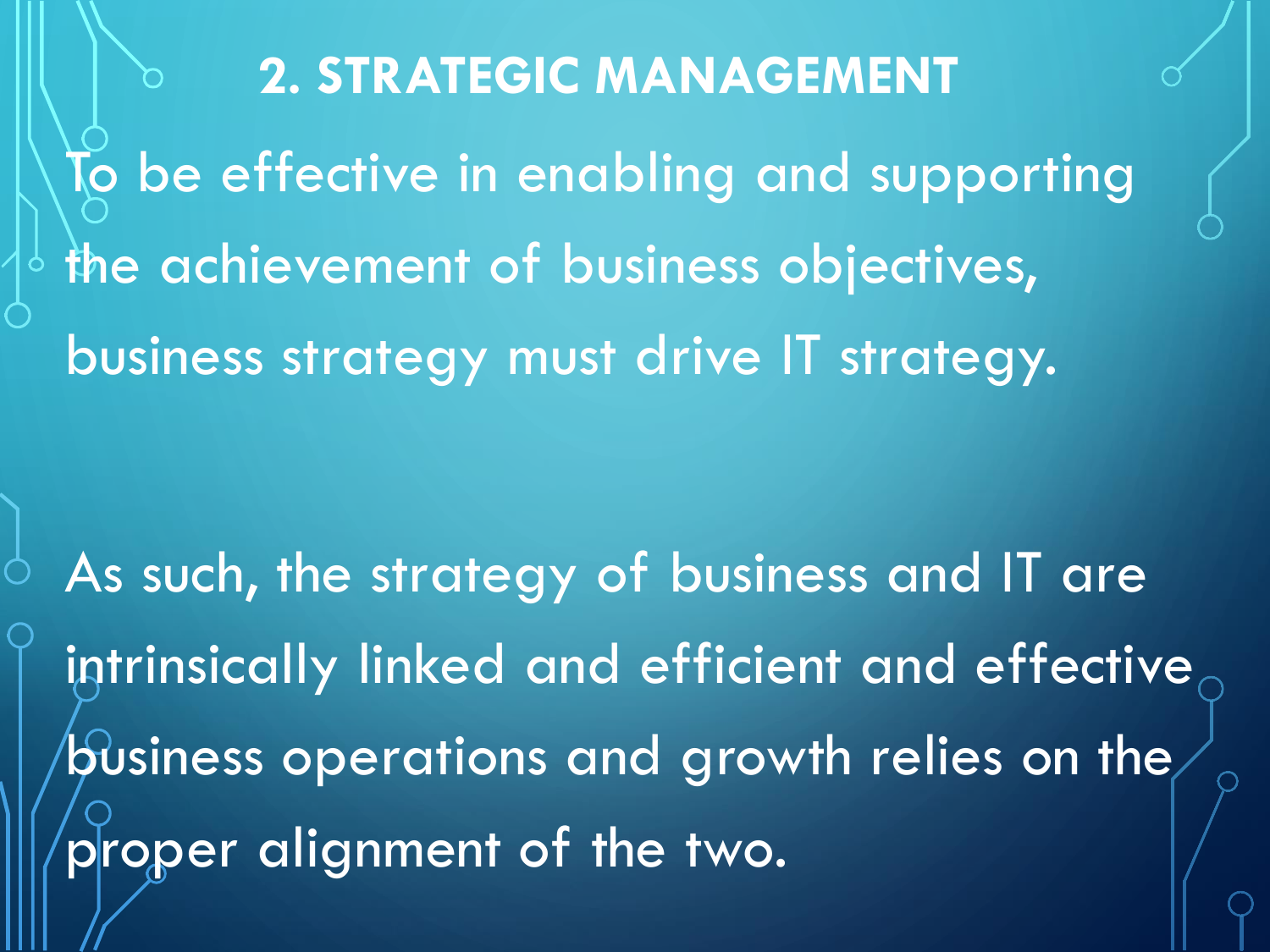### **3. BENEFITS REALIZATION**

IT Governance helps the business realize optimized business benefits through the effective management of IT enabled investments. Often there is considerable concern at a board or senior management level that IT initiatives are not translating into business benefits.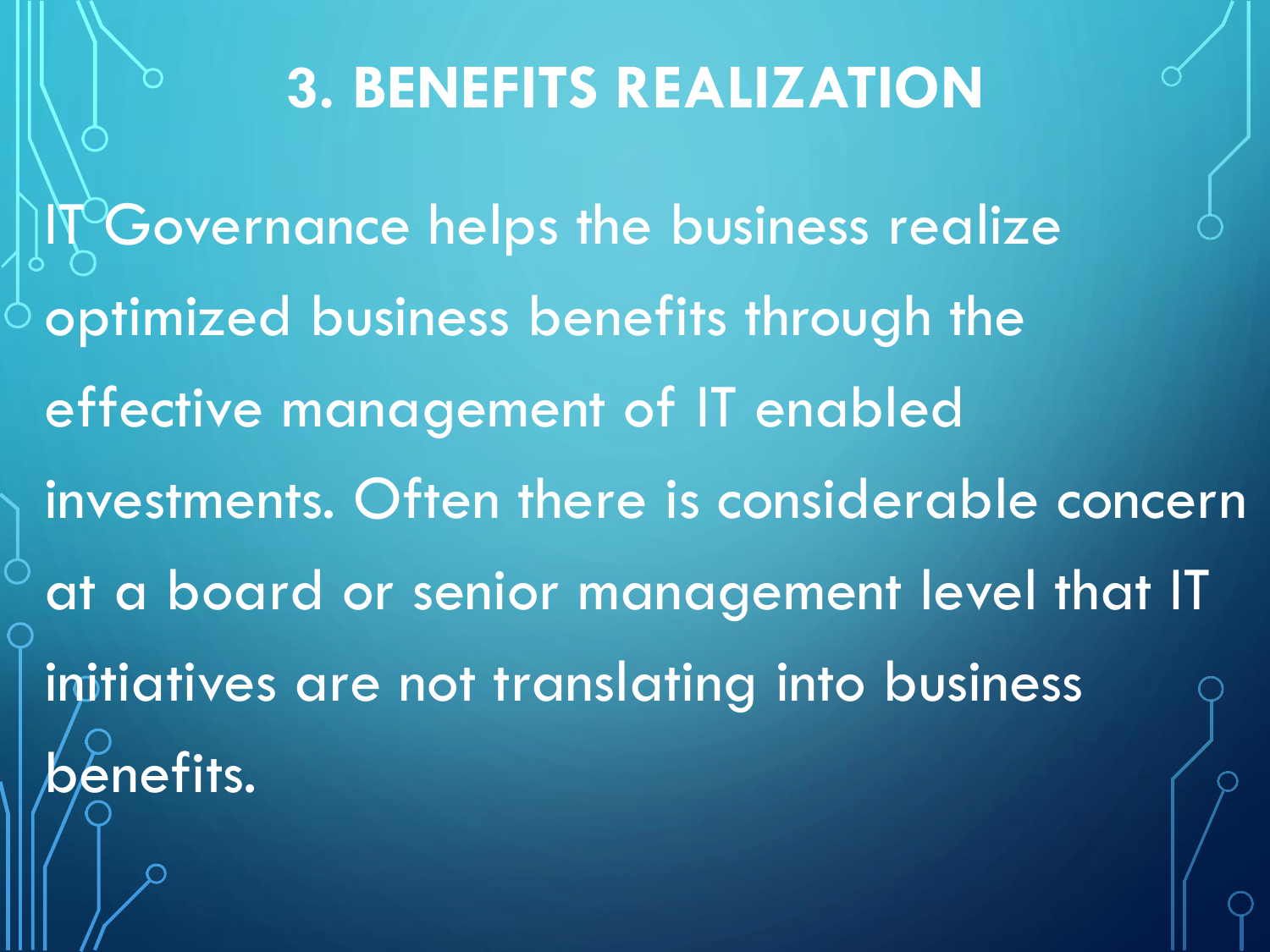**4. RISK OPTIMIZATION** In an increasingly interconnected digital world, the identification, assessment, mitigation, management, communication and monitoring of IT related business risk is an integral component of an enterprises governance activities.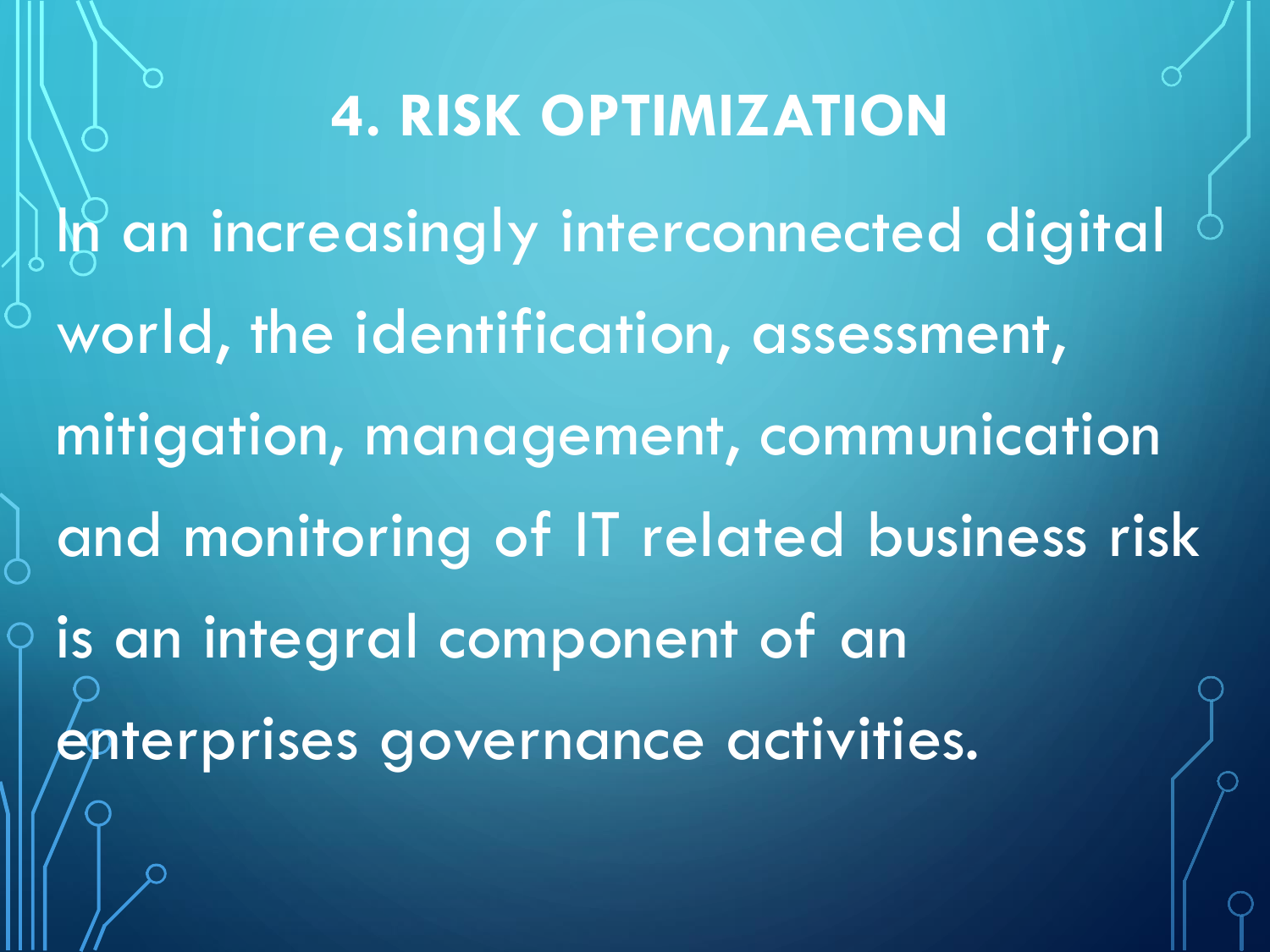### **5. RESOURCE OPTIMIZATION:**

 $\sum_{i=1}^{\infty}$  To be effective, IT requires sufficient, competent and capable resources (people, information, infrastructure and applications) in order to meet business demands and execute on the activities required to meet current and future strategic objectives.

• This requires focus on identifying the most appropriate methods for resource procurement and management, monitoring of external suppliers, service level management, knowledge management, and staff training and development programs.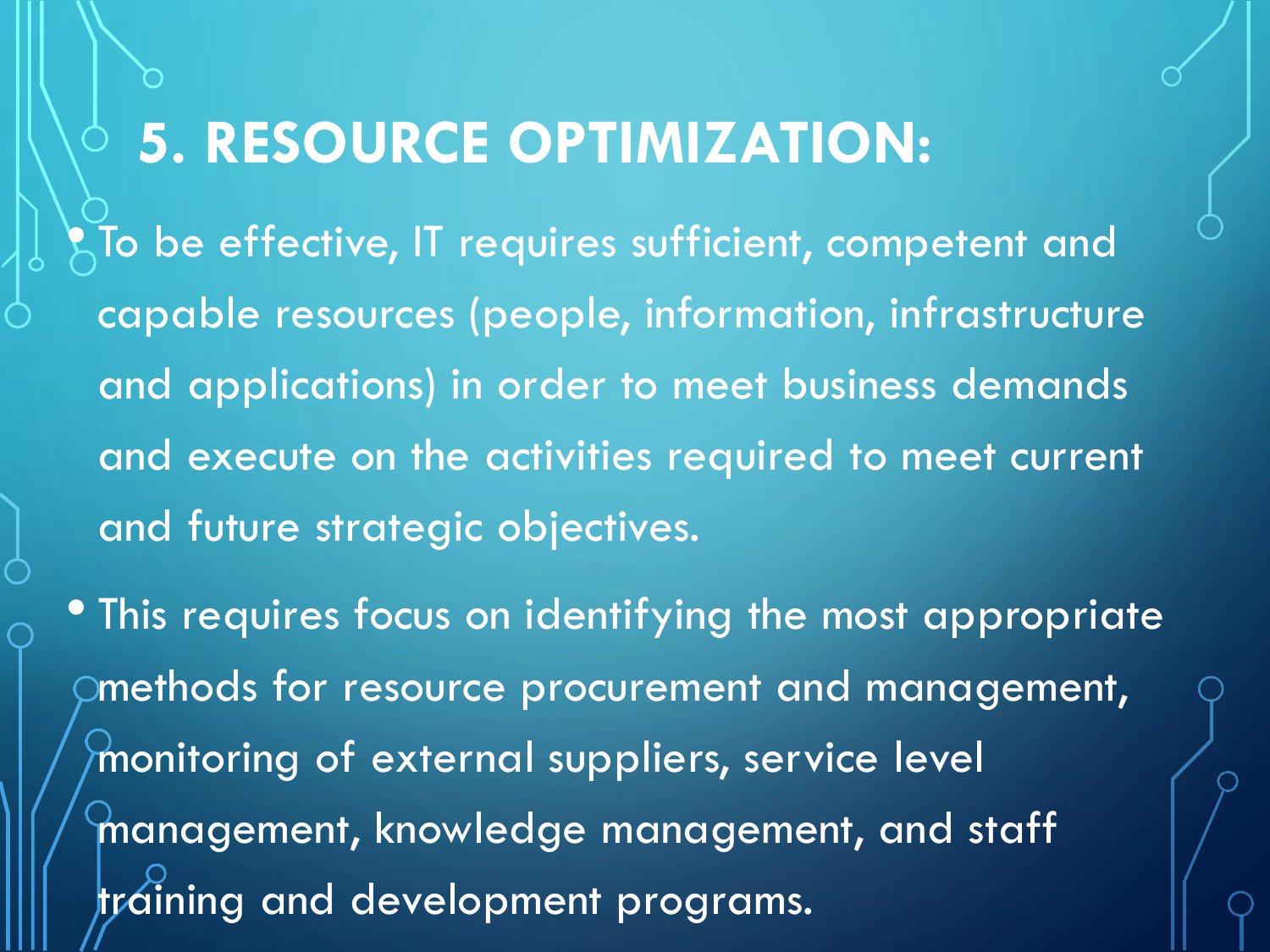

Acceptable Use Policy Social Media Policy Parents Bill of Rights Data Breach Policy Email Archiving BYOT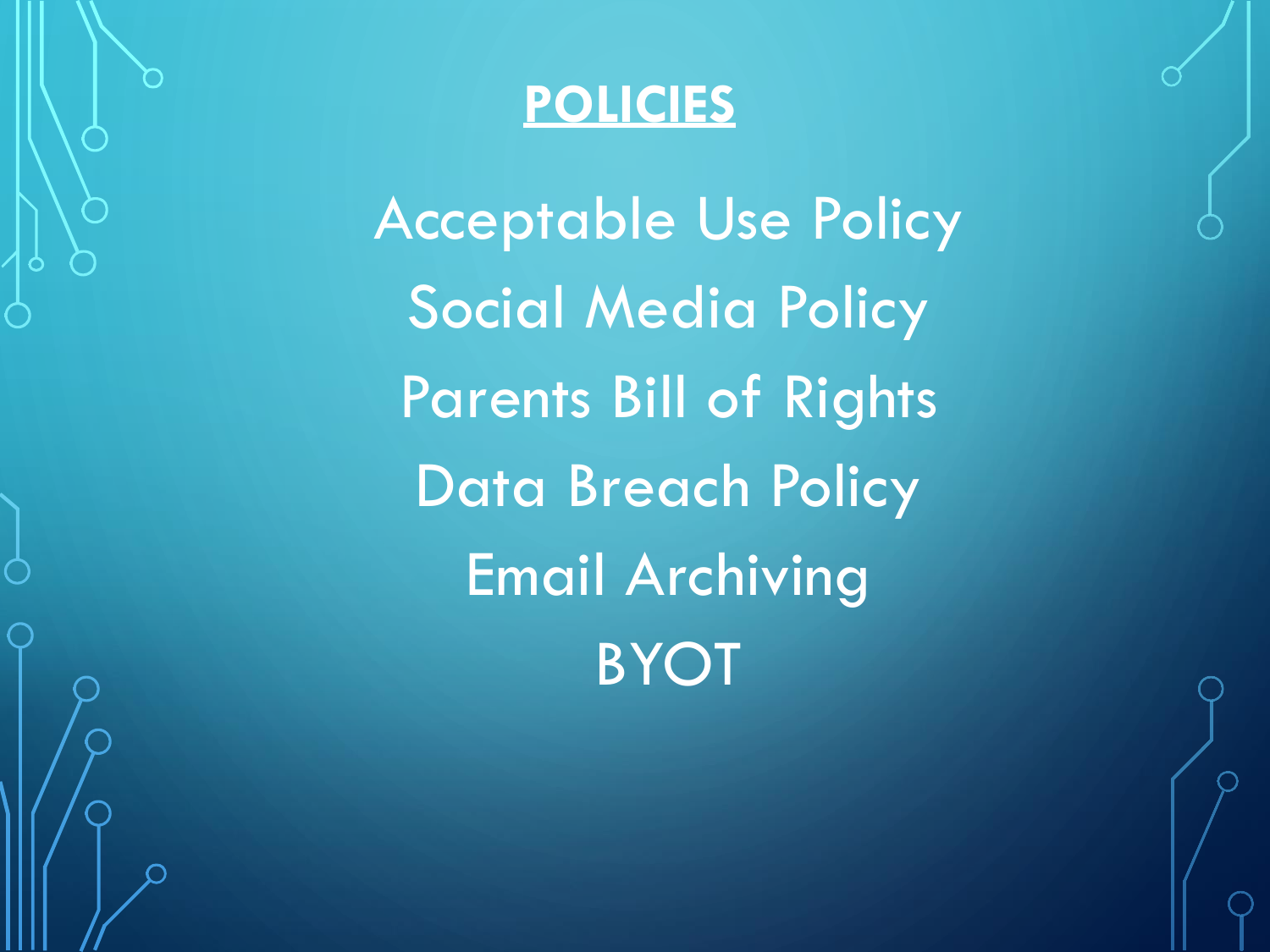### HOW E-DOC CAN HELP US WITH THIS?

Orange-Ulster BOCES ECMS, e-doc, is a secure central virtual technology platform used to capture, manage, store, preserve, and deliver electronic content for OUB and local school districts.

- Central repository for storing electronic inactive permanent records
- Manages inactive permanent records in many formats  $\rightarrow$  Adherence to NYS Archive guidelines for digital imaging & preservation Available via the web for all assigned users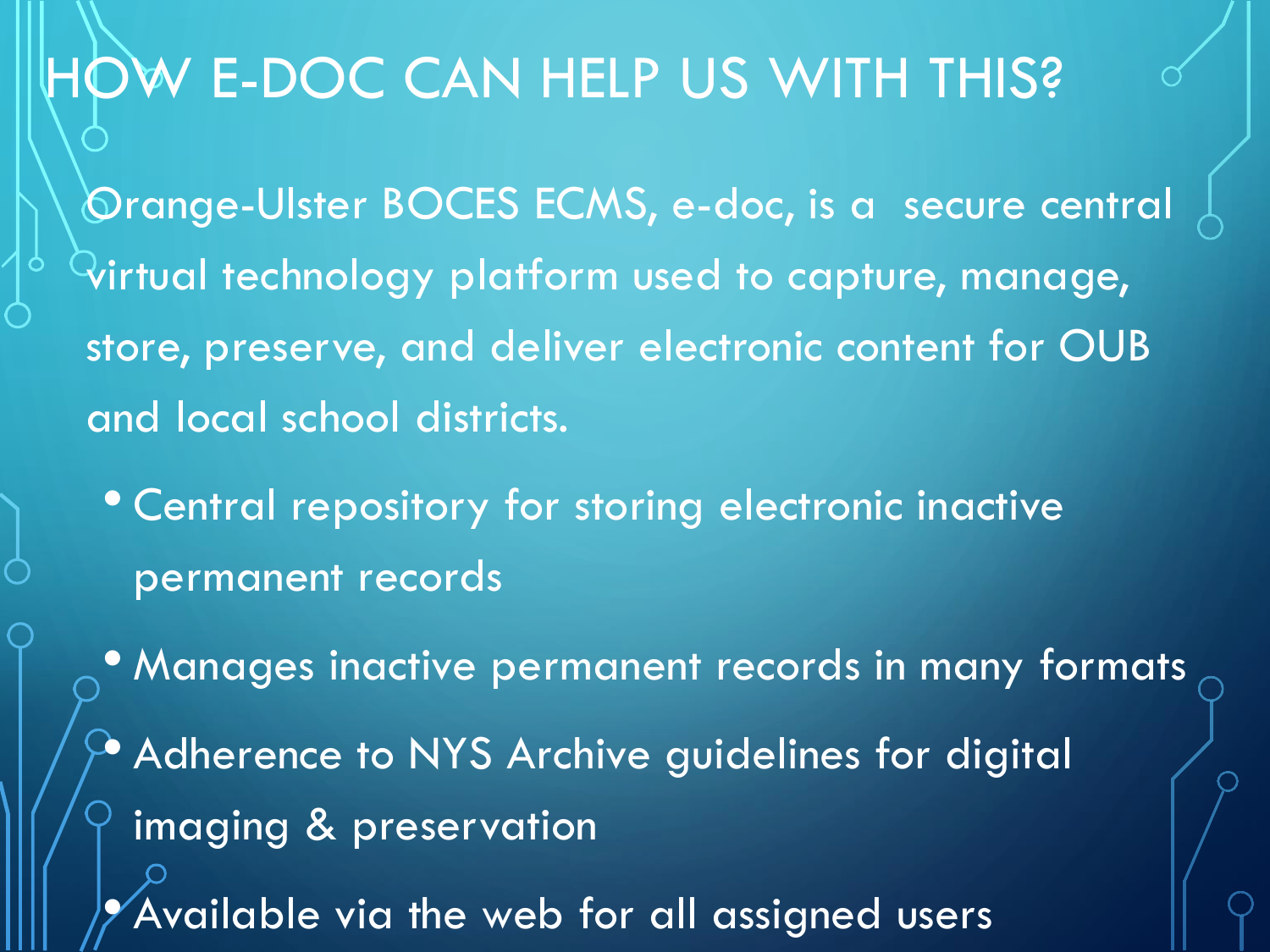### QUB ELECTRONIC RECORD STRATEGY

•*Noventory:* 

- of major records systems and plan for future
- Organizing:
	- use filing system mirroring your paper files, use folders and subfolders
- Security:
	- in addition to fire, flood and theft the concerns for viruses, hackers, and crashes is common
	- secure entrance to servers and computers
	- detection systems: fire and water
	- virus protection, firewalls
	- backups daily and store offsite
	- password protection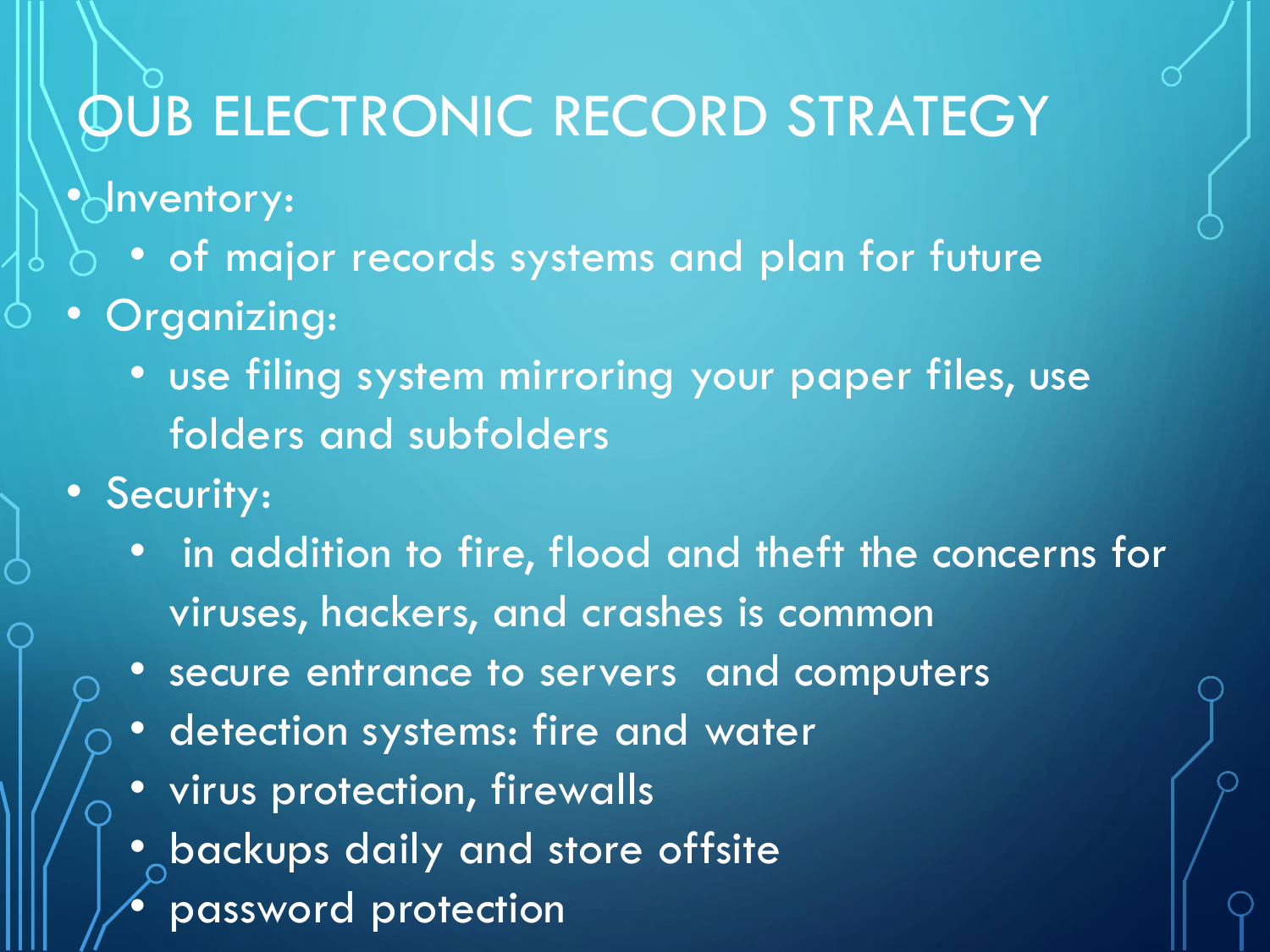### **OUB ELECTRONIC RECORD STRATEGY**

- $\bullet$ Preservation:
	- for the short and long term
	- refresh media: copy to a fresh tape every three to five years
	- anticipate technical obsolescence: eyereadable media such as microfilm
	- data migration plan to new software or version
	- maintain data in a standard or non- $^{\circ}$ proprietary format